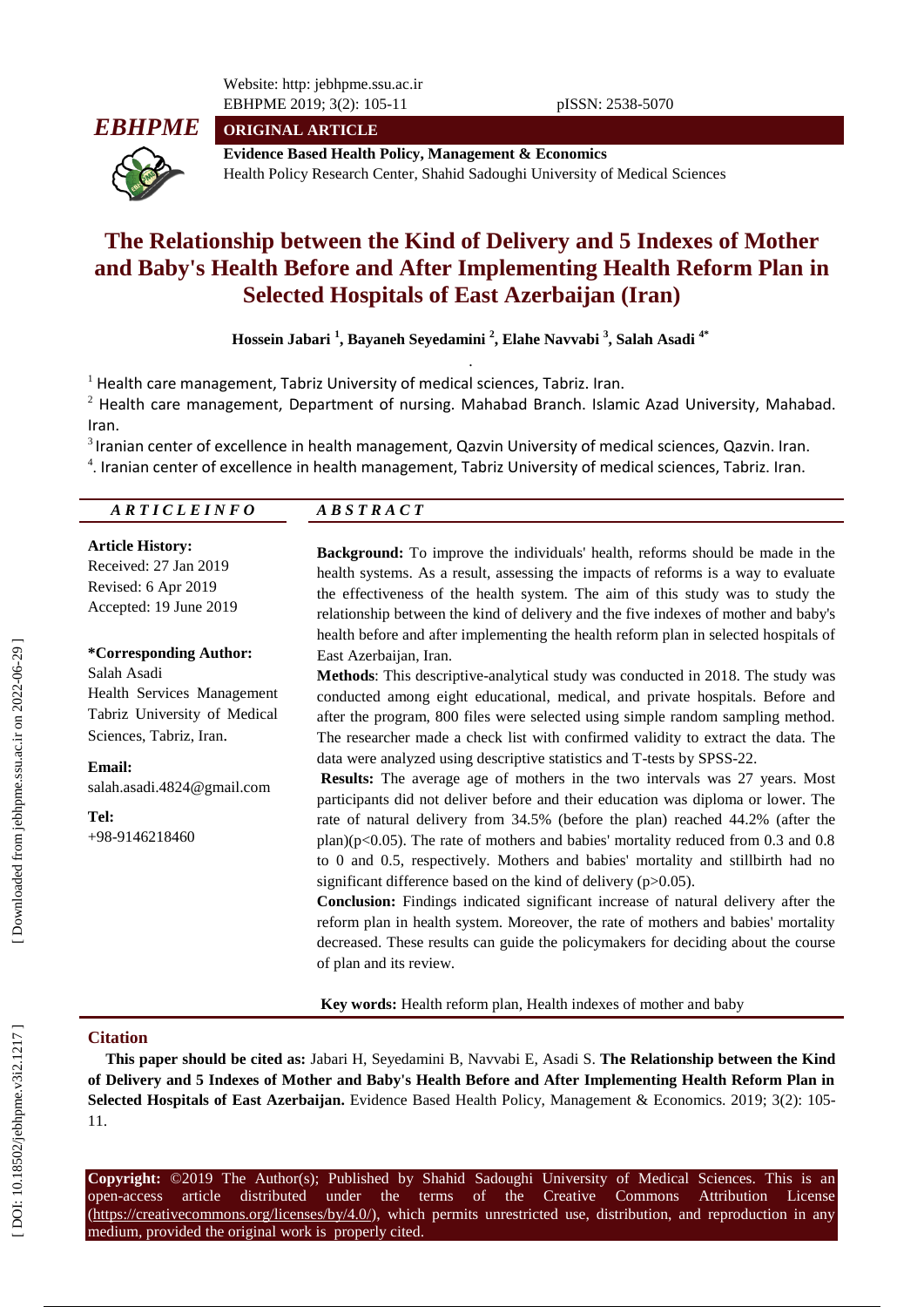

## **Introduction**

The main duty of the health system is<br>improving health and responding to the needs I improving health and responding to the needs of people in society(1). Therefore, health and 1medical systems encounter a wide variety of requests for various and high quality services. Due to the increased awareness about health, as a public right, health systems inevitably have to respond to this situation affectively (2,3) . Provision of responses to needs of the society has currently challenged the health systems, which is due to the increasing request for high -quality services, changing lifestyle and diseases' trends, growing medical costs, population aging, developing rate of chronic diseases and inabilities , and advancing medical technologies ( 4 -9). The old structures of the medical and health system and their priorities are not responsive to new needs in health field. Therefore, structural and fundamental changes are needed in all medical and health systems more than before. These major changes are called reform, which is the process of making basic changes to overcome weaknesses (10). It includes providing the necessary background to improve and use the system's strengths. Usually the aims of the reforms in health and medical system are increasing the financial access and covering the health services, focusing on mismatches , eliminating injustice in health sector, improving fundamental infrastructures and informational system, organizing the systems that provide affective and high quality health services , educating p atients and empowering them , supporting the personnel in health and medical sector to provide better services, and conducting practical studies(11-13). Iran Health System is no exception to such changes and experienced different reforms to adjust to new situations . The latest reforms conducted in the recent decade were the health reform plan, which was implemented in the second half of 2014. This plan has eight axis, one of which is promoting the rate of natural birth to improve the mothers and babies' health indexes by reducing c section and increasing natural birth. The specific goals of this axis included reducing c section, increasing contentment of pregnant women by maintaining

their privacy and optimizing the physical atmosphere, and reducing direct payments (14). C section is a problem in health and medical system, which entails different consequences for patients, causes great costs, results in different complications, and finally reduces the quality of life for patients (15) . According to the statistics by health, treatment , and medical education organization , the frequency of c section was estimated as 40% in Iran, which causes negative effects on health indexes of mothers and babies (16). This rate was reported as 58.6% in 2012 in Ardabil (17), 44.50% in Yazd in 2013(18), 26% in Arak in 2010(19) , 28.4% in Maragheh in 2010 (20)and 71.9% in Isfahan in 2013(21) . Increased rate of the c section is not limited to a specific geographical area; its rate is higher than the standard recommended by WHO ( 15 % of all deliveries) all over the world(22 -24) . The rate of c section in the U.S is highly increasing so that in 1965 the total rate was 4,5% and reached 26.1% in 2002(25) . The rate of c section in England, China, Canada, Australia, Taiwan , and Italy were 24.6%, 25%, 26%, 31%, 32% , and 35% of all deliveries(26 -30), respectively . From different indexes of health reform plan, reducing c section and promoting natural delivery is provided to improve the mother and baby's health index. C section has various adverse effects that are expected to be reduced by promoting the natural delivery. Therefore, according to the aforementioned remarks, the aim of this study was investigating the relationship between the kind of delivery and the five indexes () of mother and baby before and after implementing the health reform plan in selected hospitals of East Azerbaijan, Iran .

## **Material and Methods**

This is a before and after, experimental, descriptive -analytical study with ethical code of 5/ د/996380. The study population included all files of the mothers and their babies in selected public (Alzahra and Taleghani) and private hospitals (Zakaria and Shams) in Tabriz and hospitals of Marand, Mianeh, Osku , and Sarab before and after

DOI: 10.18502/jebhpme.v3i2.1217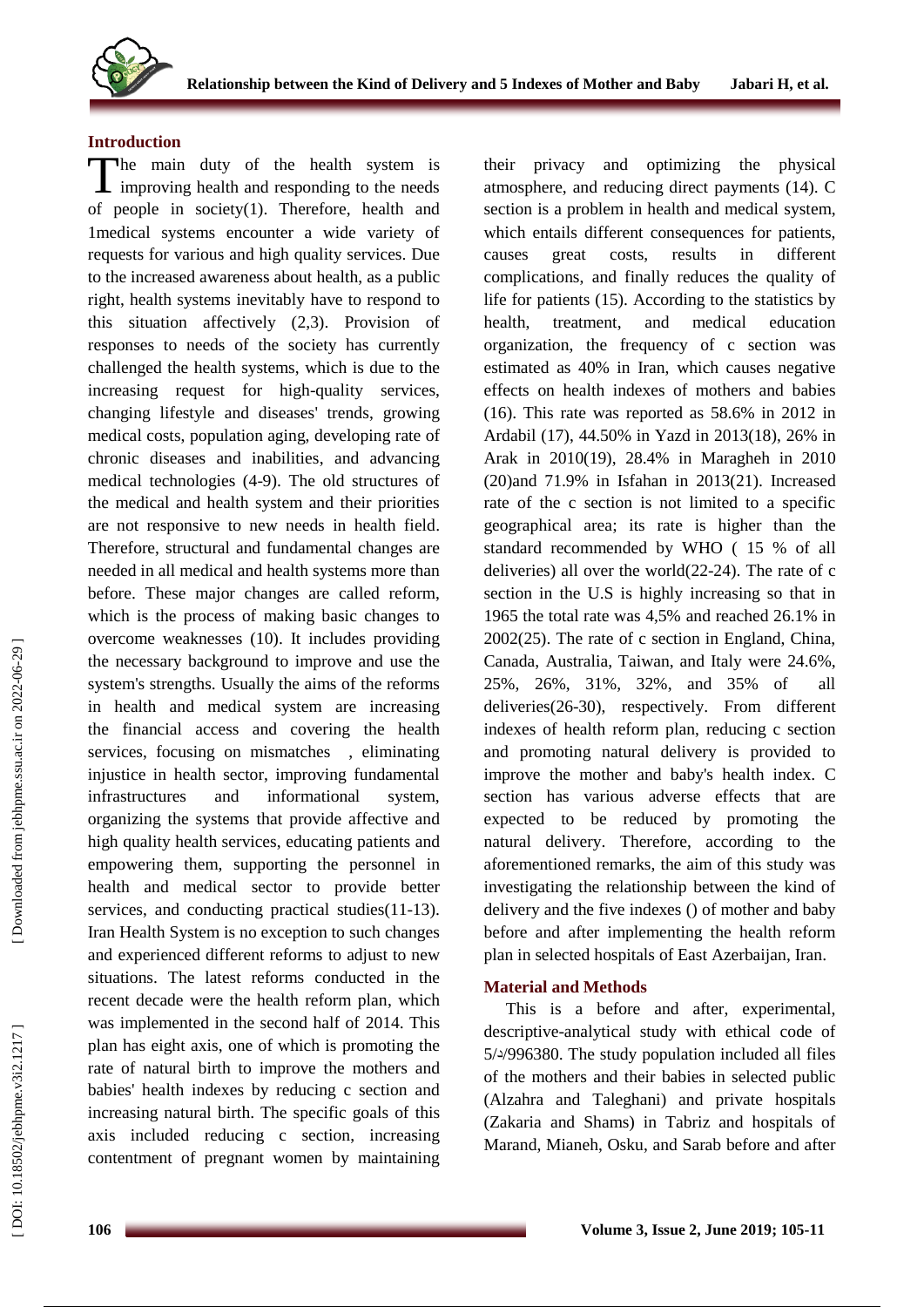implementation of the health reform in the second half of 2013 and 2015 . The statistical population was divided into two groups. So , an equal number of clinical files of women before and after the health reform plan were randomly selected, so that 50 files were randomly selected in each interval (before and after the re form) from different hospitals . Accordingly , the number of was 400 participants were investigated with confidence factor of 95% and error level of 5% in a six -month interval each year from eight hospitals. Finally, the ultimate sample included 800 clinical files. The inclusion criteria of the statistical sample were delivery in hospitals under study within the study interval . In the case that the participants' information was not completed neither by clinical file s nor by phone call s , were they excluded from the study . To collect the indexes' information, the checklists were initially completed by the researcher. Later, gynecologists and midwives were asked to read them for validity confirmation. They were also asked to make any necessary changes. Next, the researchers made the required coordination with the related hospitals to extract the prioritized indexes and demographic variables from files. The collected information was recorded. In this study , T -Test and Chi -square test were used and the data were analyzed using spss -22.

## **Results**

First, equal number s of files (400 new mother s) were selected from before and after the health reform plan. The demographic results showed that the number of newborn boys was 192 (48%) and the number of newborn girls was 208 (52%) in the interval before the reform plan. The numbers of new born boys and girls in the interval after the health reform plan were 202(50.5) and 198(49.5%), respectively.

The results related to the age of the new mothers indicated that their highest and the lowest age s before the health reform plan were 43 and 15 years, respectively. In the interval after the reform plan , the highest and the lowest age s of the mothers were 45 and 14 years, respectively . The average age of the recently delivered mothers

before and after the reform plan were 27.50 and 27.79, respectively . Moreover, the standard deviation s of the mothers' age in the interval before and afte r the health reform plan were 5.632 and 5.919, respectively. The number of previous deliveries at the interval before implementing the health reform plan was so that of 400 mothers, 227 mothers (56 .8%) did not have any previous delivery, 164 (41%) had 1 -2 deliveries, and 9 mothers (2 .3%) hade more than two deliveries. However, at the interval after implementing the health reform plan 242 mothers (60/5%) did not have any previous deliveries, 142 (35.5%) had 1-2 deliveries, and 16 mothers (4%) had more than two deliveries . Of 400 mothers at the interval before the health reform plan, 187 mothers (46 .8%) did not have the high school diploma, 144 mothers (36%) had high school diploma , and 69 mothers (17 .3%) had academic education. However, at the interval after the health reform plan , 154 mothers (38 .5%) did not have high school diploma, 163 mothers (40 .80%) had high school diploma , and 83 mothers (20 .8%) had academic education. Regarding the kind of delivery, at the interval before the health reform plan, 138 mothers (34 .5%) delivered naturally and 65 .5% had c section, while these number s at the interval after the reform plan were 177 (44 .3%) natural deliveries and 223 (55 .8%) deliveries with c section.

Regarding the impact of the kind of delivery on indexes of mothers and babies' mortality and stillbirth , the results showed that of 800 deliveries before and after the health reform plan, 315 were natural and 485 were with c section. Among these, one case of mother's death was reported for natural delivery ; whereas, no case mother's death was reported for c section. The results of the statistical tests, T test , and chi -square showed that this difference was not significant (p>0/05). Regarding the babies' death based on the kind of delivery, no babies' death was reported for natural delivery, while five cases of babies' death were reported in c section. According to the results of chi square, no significant difference was observed in the rate of babies' mortality between the two kinds of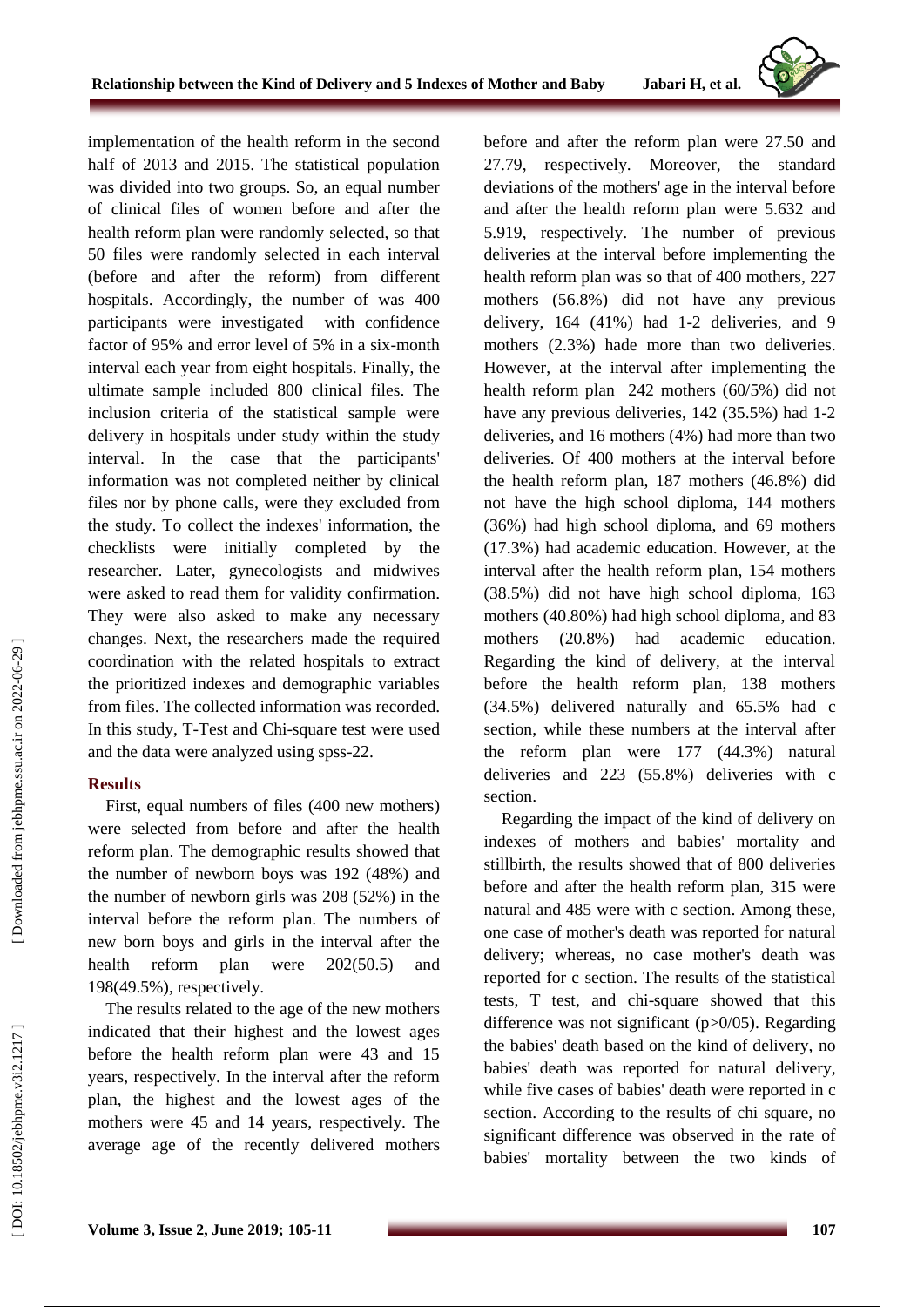

deliveries (p>0 .05). Regarding the effectiveness of the kind of delivery on the index of stillbirth, the results showed 6 and 5 cases of still birth in natural delivery and c section, respectively . The results of chi square test indicated that this difference was no t significant ( Table 2) .

Comparing hospitalization duration in the two kinds of delivery , independent T -test and chi square indicated that the average length of hospitalization for natural delivery was 1.39 days with the standard deviation of 0.693. However, the average time of hospitalization for c section was 1.66 days with standard deviation of 1.01. Based on the results of t -test a significant difference was observed between the two kinds of deliveries with regard to the hospitalization period  $(p<0.05)$ 

| Table 1. Comparing Apgar 1, 2, and anthropometric indexes for natural and cesarean delivery |                          |                       |                                    |                    |  |  |  |  |
|---------------------------------------------------------------------------------------------|--------------------------|-----------------------|------------------------------------|--------------------|--|--|--|--|
| Index                                                                                       | <b>Test</b><br>statistic | Average<br>difference | Independent t<br>Freedom<br>degree | Significance level |  |  |  |  |
| Apgar 1                                                                                     | $-4.296$                 | $-0.300$              | 798                                | 0.001              |  |  |  |  |
| Apgar 2                                                                                     | $-1.938$                 | 0.180                 | 798                                | 0.049              |  |  |  |  |
| weight                                                                                      | 1.149                    | 951.616               | 798                                | 0.251              |  |  |  |  |
| Height                                                                                      | 0.847                    | 0.292                 | 798                                | 0.397              |  |  |  |  |
| Head circumference                                                                          | $-1.883$                 | $-0.4673$             | 798                                | 0.060              |  |  |  |  |

**Table 2.** Comparing mortality indexes of mothers, babies, and stillbirth in natural delivery and c section

| <b>Index</b>       |                       | The kind of delivery |                 | <b>K</b> score    |                           |
|--------------------|-----------------------|----------------------|-----------------|-------------------|---------------------------|
|                    |                       | natural              | C section       | Freedom<br>degree | <b>Significance level</b> |
| Mothers' mortality | yes<br>N <sub>0</sub> | 314                  | $\theta$<br>485 |                   | 0.214                     |
| Babies' mortality  | yes<br>N <sub>0</sub> | 0<br>315             | 5<br>480        |                   | 0.071                     |
| Stillbirth         | yes<br>No             | 6                    | 5               |                   | 0.300                     |

## **Discussion**

Results showed that health indexes of mothers and babies before implementing the health reform plan was different from after the reform plan. Considering the kind of delivery at the interval before the health reform plan, 34.5% of mothers had natural delivery and 65.5% had c section. However, after implementing the health reform plan, 44.3% had natural delivery and 55.8% had c section . Considering the kind of delivery, Kalhor et al and Yarmohamadian e t al (31) reported the same results. About the index of mothers' mortality, the results of this study indicate d positive effect of reform plan on reducing this index, which is consistent with the findings of Barati et al (32) and Kranti et al  $(33)$ . Results showed that implementing the health reform plan decreased the c section rate and increase d natural delivery. These results are consistent with the study by Ahmadi et al (31) and Afshariet al (31). In addition, the results of this study showed that although the rate of c section after the plan reduced compared to before implementing the plan and the natural delivery rate increased, these changes were not significant. These findings are consistent with a study by Yarmohamadian et al (31) . Regarding the relationship between the kind of delivery and indexes of mother and baby's health, the results showed that the kind of delivery had a significant difference with apgar 1 and 2 indexes and the period of hospitalization. However, regarding the relationship between the kind of delivery and anthropometrics, mothers and babies' rates of mortality and stillbirth was not significant. The findings showed that reforms of health systems were most effective on health indexes of mothers

DOI: 10.18502/jebhpme.v3i2.1217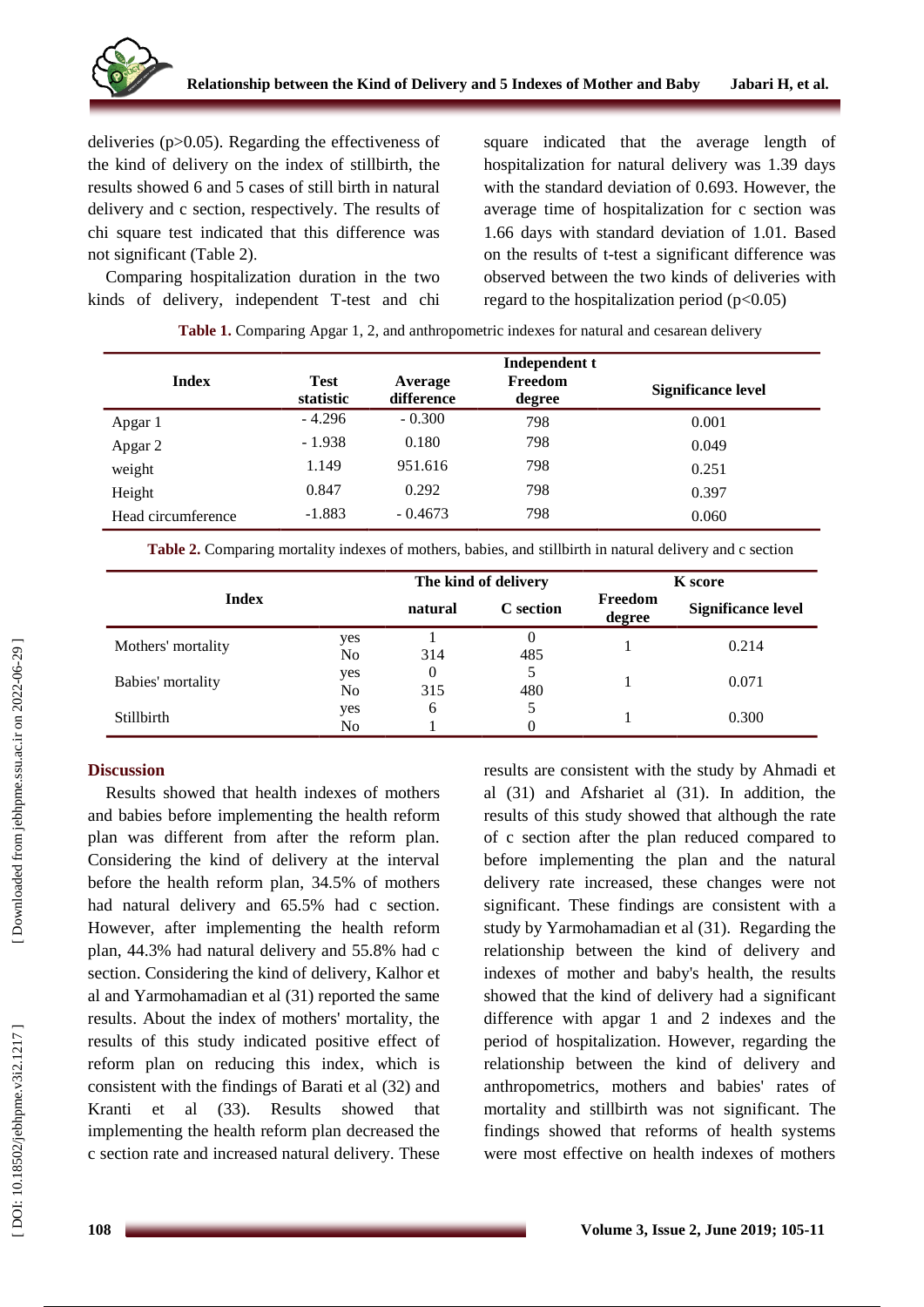and babies on indexes of the c section and natural delivery, rate of stillbirth, mothers and babies' mortality , and complications of pregnancy and delivery. Results of the studies showed that most studies on health reforms and its effect on health indexes of mother and baby has been descriptive all over the world. Regarding the importance of the subject and to compare the effect of health reforms in different countries of the third world, systematic, case, , and pilot studies are recommended. Studies showed that making reforms on the kind of delivery affects the total health indexes of mother and baby. By increasing the rate of natural delivery and reducing c section , the mortality rate of mothers and babies reduces , although motherhood complications may increase a little(31,37) .

#### **Conclusion**

Health reforms assessment is of great importance to deliver better and more effective reform plans and changes in the health system. Medical and health organizations, especially hospitals should necessitate the changes recommended by the health organization in line with the local conditions to provide better and more effective services with high quality .

## **References**

- 1.Map transformation of the health system of Iran, based on Islamic -Iranian Model (in persia). in health mo, editor. 1390.
- 2.Frenk J, gonzalez -pier E,gomez -dantes O, lezana MA, knaul FM, Comprehensive reform to improve health system performance in Mexico. The lanset. 2006;368(9548):1334 -1358 .
- 3.Universal map of healt scientific (in persi). In: health mo, editor.Iran 1389.
- 4.Shariati M. health system reform why? And what? (In persian). Epidmiology 1389.
- 5.Luce BR, Elixhauser A. Standards for the socioeconomic evaluation of health care services: Springer Science & Business Media; 2012.
- 6.Bateman A, Fonagy P. Health service utilization

The importance of the reforms in health sector and the ir effect s on health indexes of mothers and babies , as an effective component and variable , has been emphasized by policymakers and managers of the health area . However, little evidence exists in this regard and related studies mentioned only few indexes in this regard . Constant improvement of the health indexes , especially mother and baby's health need effective actions, changes , and reforms. This study provided evidence s over assessing Iran health Reform Plan. The aim was to provide the managers and policymakers of the health system with effective measures implement and improve mothers and babies' health indexes. Finally , although the health reform plan has just started , it is possible to take effective and positive steps for mothers and babies' health indexes by reducing c section rate , increasing natural delivery , and also creating delivery blocks.

## **Authors' contributions**

Jabari H, Navvabi E, and Asadi S designed research; Jabari H and Asadi S conducted research; , Navvabi E analyzed data; Asadi S and Jabari H wrote the paper. Seyedamini B had primary responsibility for final content. All authors read and approved the final manuscript .

costs for borderline personality disorder patients treated with psychoanalytically oriented partial hospitalization versus general psychiatric care. American Journal of Psychiatry. 2014.

- 7.Day C, Groenewald P, Laubscher R, van Schaik N, Bradshaw D. Monitoring of non communicable diseases such as hypertension in South Africa: Challenges for the post -2015 global development agenda. South African Medical Journal. 2014;104(10):680-690.
- 8.Aikins Ad -G, Kushitor M, Koram K, Gyamfi S, Ogedegbe G. Chronic -communicable diseases and the challenge of universal health coverage: insights from community -based cardiovascular disease research in urban poor communities in Accra, Ghana. BMC public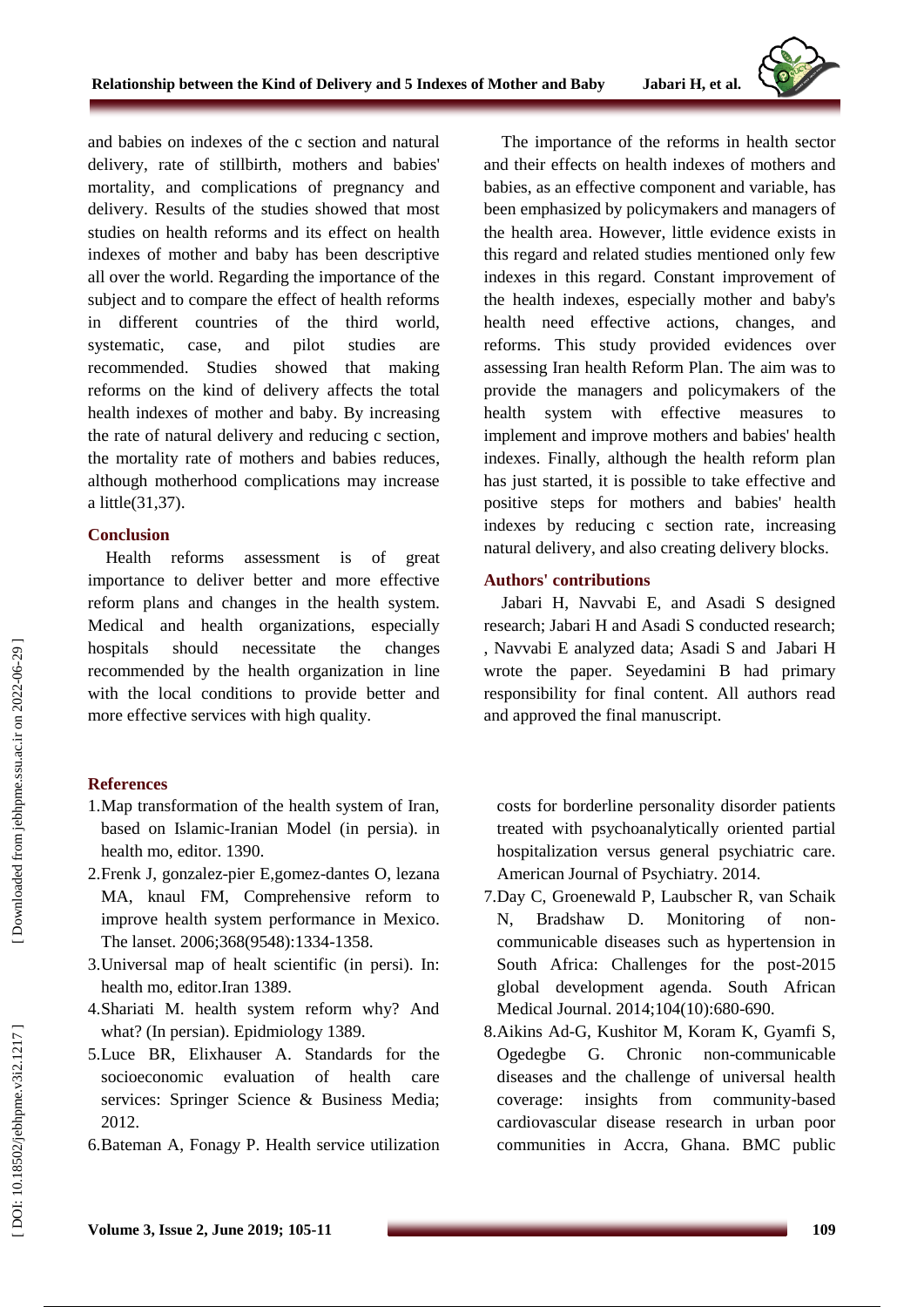

health. 2014;14(Suppl 2):S3.

- 9.Atun R, Jaffar S, Nishtar S, Knaul FM, Barreto ML, Nyirenda M, et al. Improving responsiveness of health systems to non communicable diseases. The Lancet. 2013; 381(9867): 689 -699 .
- 10. Vlassoff M, Musange SF, Kalisa IR, Ngabo F, Sayinzoga F, Singh S, et al. The health system cost of post -abortion care in Rwanda. Health policy and planning. 2014:czu006.
- 11. Keckley PH, Coughlin S. Deloitte 2012 survey of US health care consumers: the performance of the health care system and health care reform. Washington DC: Deloitte Center for Health Solutions (available at file:/// D:/Users/ mzyxjmn3/ Downloads/Deloitte+ -+ Health+ Care+ Reform+ -+ Center+ Stage+ 2012 pdf). 2012.
- 12. Squires DA. Explaining high health care spending in the United States: an international comparison of supply, utilization, prices, and quality. Issue brief (Commonwealth Fund). 2012;10:1 -14.
- 13. Akinci F, Mollahaliloğlu S, Gürsöz H, Öğücü F. Assessment of the Turkish health care system reforms: A stakeholder analysis. Health Policy. 2012;107(1):21 -30.
- 14. Balabanova D, Roberts B, Richardson E, Haerpfer C, McKee M. Health care reform in the former Soviet Union: beyond the transition. Health services research. 2012;47(2):840-846.
- 15. Dickinson H, Millar R, West M, Leggat SG, Bartram T, Stanton P. High performance work systems: the gap between policy and practice in health care reform. Journal of Health Organization and Management. 2011;25(3):281 - 288 .
- 16. Rosoff AJ. Role of Clinical Practice Guidelines in Healthcare Reform: An Update, The. Annals Health L. 2012;21:21.
- 17. SHARGHI A, KAMRAN A, SHARIFIRAD G. FACTORS INFLUENCING DELIVERY METHOD SELECTION IN PRIMIPAROUS PREGNANT WOMEN REFERRED TO HEALTH CENTERS IN ARDABIL, IRAN. 2011.
- 18. Ghasemi F. Investigating the abundance of

saesarean section and its reason in Yazd in 2009. 2012.

- 19. Kh N, Rafiei M, Pishgahi Z. The relationship between fetal sex and complications of labor which end in cesarean delivery at Taleghani Hospital of Arak in 2009. Arak Medical University Journal (AMUJ).
- 20. Mohammadpourasl A, Asgharian P, Rostami F, AZIZI A, Akbari H. Investigating the choice of delivery method type and its related factors in pregnant women in Maragheh. 2009.
- 21. Pirdehghan A, Farajzadegan Z, Maraci M, Mehrabian F. Predictive factors of selection caesarean in women referred to hospitals in Isfahan:2009. IJOGI 2012;15(11):1 -6.
- 22. Shadpour K. health system reform in Islamic republic of Iran (in persi). Hakim Research. 1385;9(3): 1 -
- 23. Mehrolhasani MH, Abolhalaj M, Barouni M, Jafari J, Dehnavish R, Emami M. Identifying barriers and challenges of establishing accrual accounting system in iran health system short Title: challenges of accrual accounting system. Pensee. 2014,76(3).
- 24. Protocol of family physician planing and referral system in urban area (in persi). In: health mo, editor. 1390.
- 25. Sharifizad M, KHODAKARAMI N, Jannesari S, Akbarzadeh A. The Outcomes of Natural Childbirth and C -Section on the Mother and Infant's Health in Selected Hospitals in Tehran. 2012.
- 26. Bragg F, Cromwell D, Edozien L, Gurol Urganci I, Mahmood T, Templeton A, et al. Variation in Rates of Cesarean Section Among English NHS Trusts After Accounting for Maternal and Clinical Risk: Cross -sectional Study. Obstetric Anesthesia Digest. 2011;31(3): 160 -175 .
- 27. Bogg L, Huang K, Long Q, Shen Y, Hemminki E. Dramatic increase of Cesarean deliveries in the midst of health reforms in rural China. Social science & medicine. 2010;70(10):1544 -1546
- 28. Kealy MA, Small RE, Liamputtong P. Recovery after caesarean birth: a qualitative